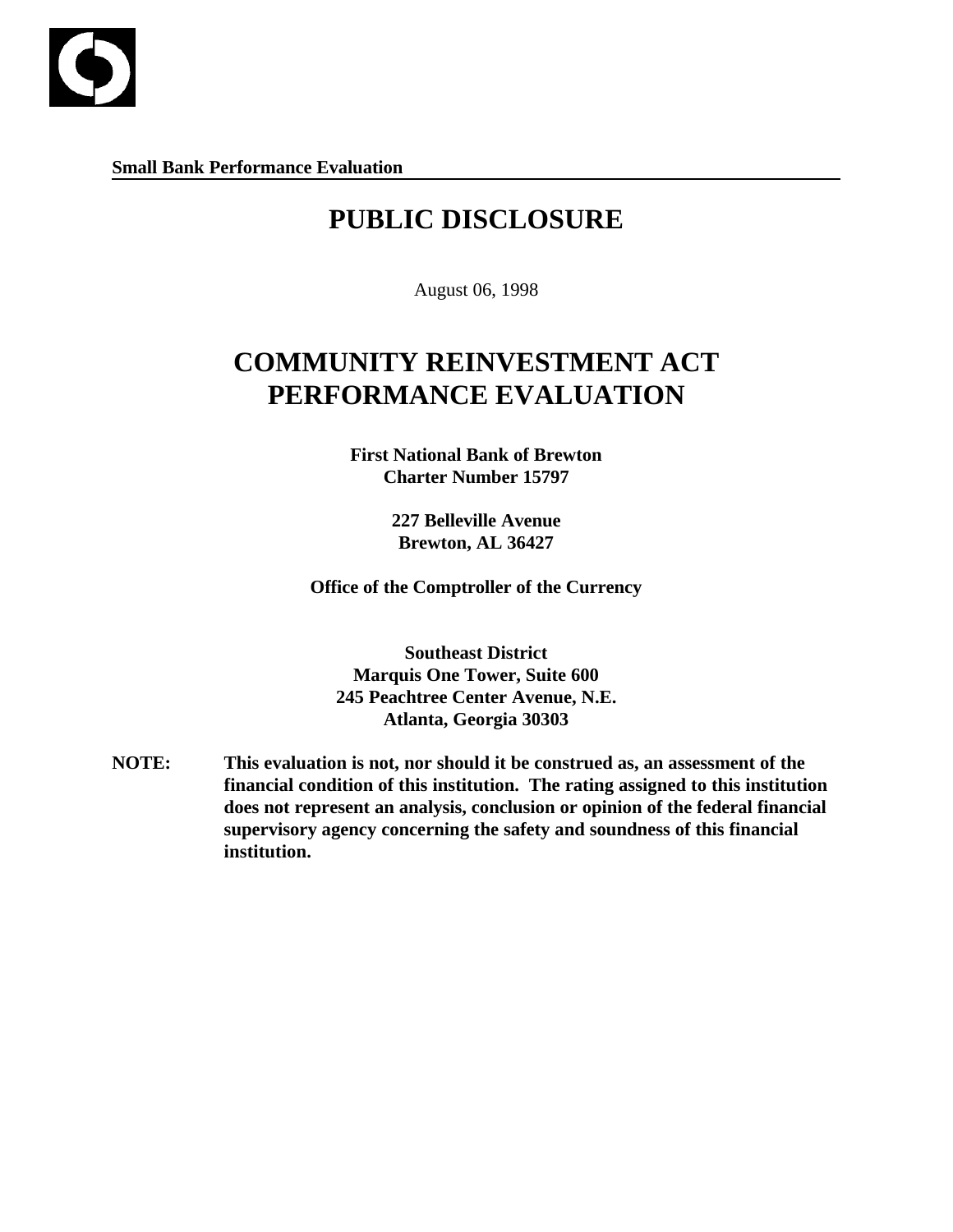## **GENERAL INFORMATION**

*The Community Reinvestment Act (CRA) requires each federal financial supervisory agency to use its authority when examining financial institutions subject to its supervision, to assess the institution's record of meeting the credit needs of its entire community, including low- and moderate-income neighborhoods, consistent with safe and sound operation of the institution. Upon conclusion of such examination, the agency must prepare a written evaluation of the institution's record of meeting the credit needs of its community.* 

*This document is an evaluation of the Community Reinvestment Act (CRA) performance of First National Bank of Brewton prepared by the Office of the Comptroller of the Currency, the institution's supervisory agency, as of August 06, 1998. The agency rates the CRA performance of an institution consistent with the provisions set forth in Appendix A to 12 CFR Part 25.*

## **INSTITUTION'S CRA RATING:** This institution is rated **"Satisfactory"**.

The rating is based on the following:

- $\blacklozenge$  A substantial majority of the loans were made in the bank's assessment area.
- $\blacklozenge$  The bank maintains a satisfactory loan to deposit ratio. Of similar sized community banks in the state, FNB of Brewton ranks 7th (out of 12).
- Lending patterns indicate good distribution of loans among borrowers of different income levels (low- to moderate- and small businesses).
- The geographic distribution of loans reflect reasonable penetration throughout the assessment area.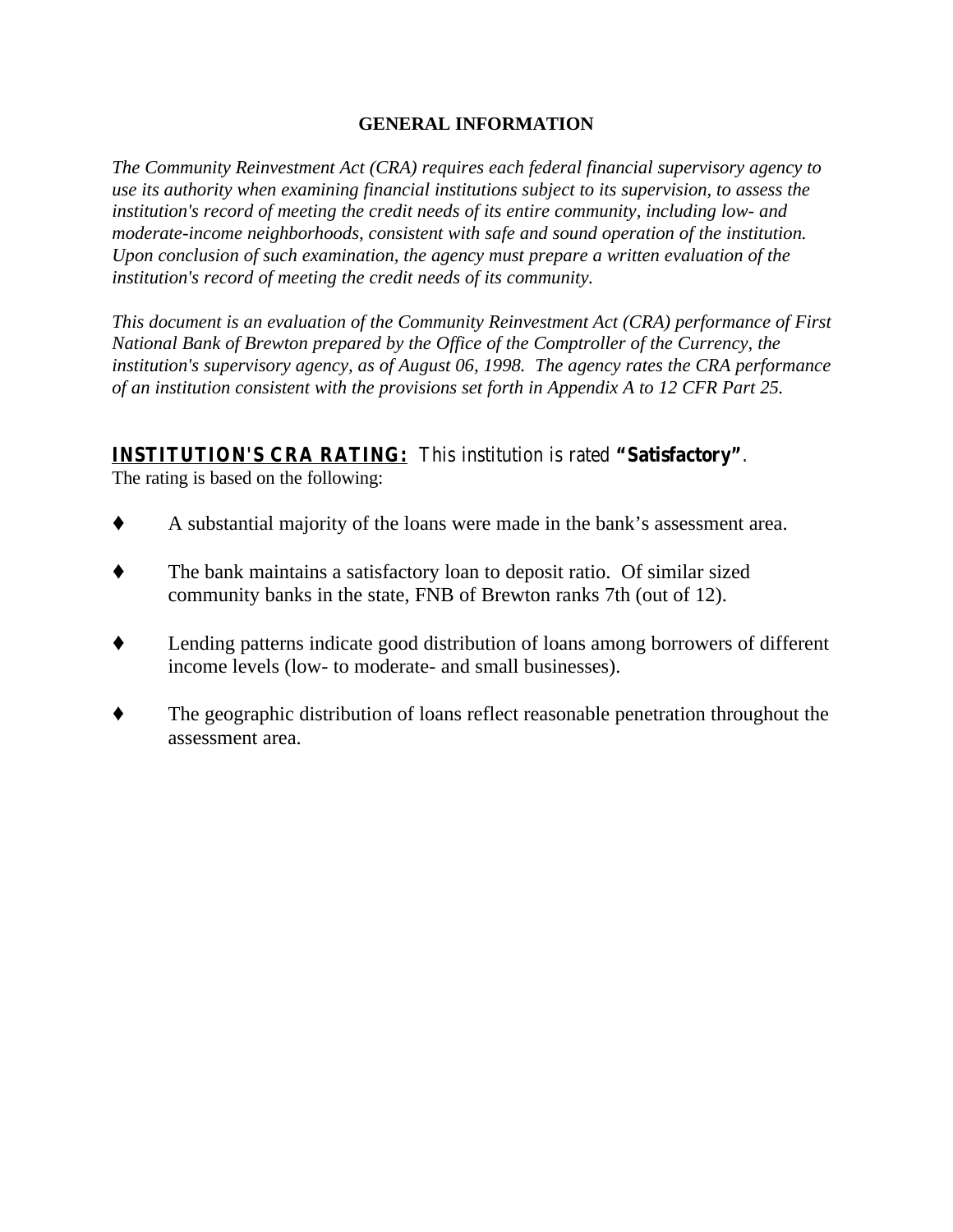*The following table indicates the performance level of The First National Bank of Brewton with respect to each of the five performance criteria.*

| <b>SMALL</b><br><b>INSTITUTION</b><br><b>ASSESSMENT</b><br><b>CRITERIA</b>                           | <b>First National Bank of Brewton</b><br>PERFORMANCE LEVELS                            |                                                                                          |  |  |  |  |
|------------------------------------------------------------------------------------------------------|----------------------------------------------------------------------------------------|------------------------------------------------------------------------------------------|--|--|--|--|
|                                                                                                      | <b>Exceeds</b><br><b>Standards</b><br>for<br><b>Satisfactory</b><br><b>Performance</b> | Does not<br>meet<br><b>Standards</b><br>for<br><b>Satisfactory</b><br><b>Performance</b> |  |  |  |  |
| Loan to Deposit<br>Ratio                                                                             |                                                                                        | X                                                                                        |  |  |  |  |
| Lending in<br><b>Assessment Area</b>                                                                 | X                                                                                      |                                                                                          |  |  |  |  |
| Lending to<br>Borrowers of<br><b>Different</b><br>Incomes and to<br>businesses of<br>Different sizes |                                                                                        | X                                                                                        |  |  |  |  |
| Geographic<br>Distribution of<br>Loans                                                               |                                                                                        | X                                                                                        |  |  |  |  |
| Response to<br>Complaints                                                                            | No complaints were received since the prior examination.                               |                                                                                          |  |  |  |  |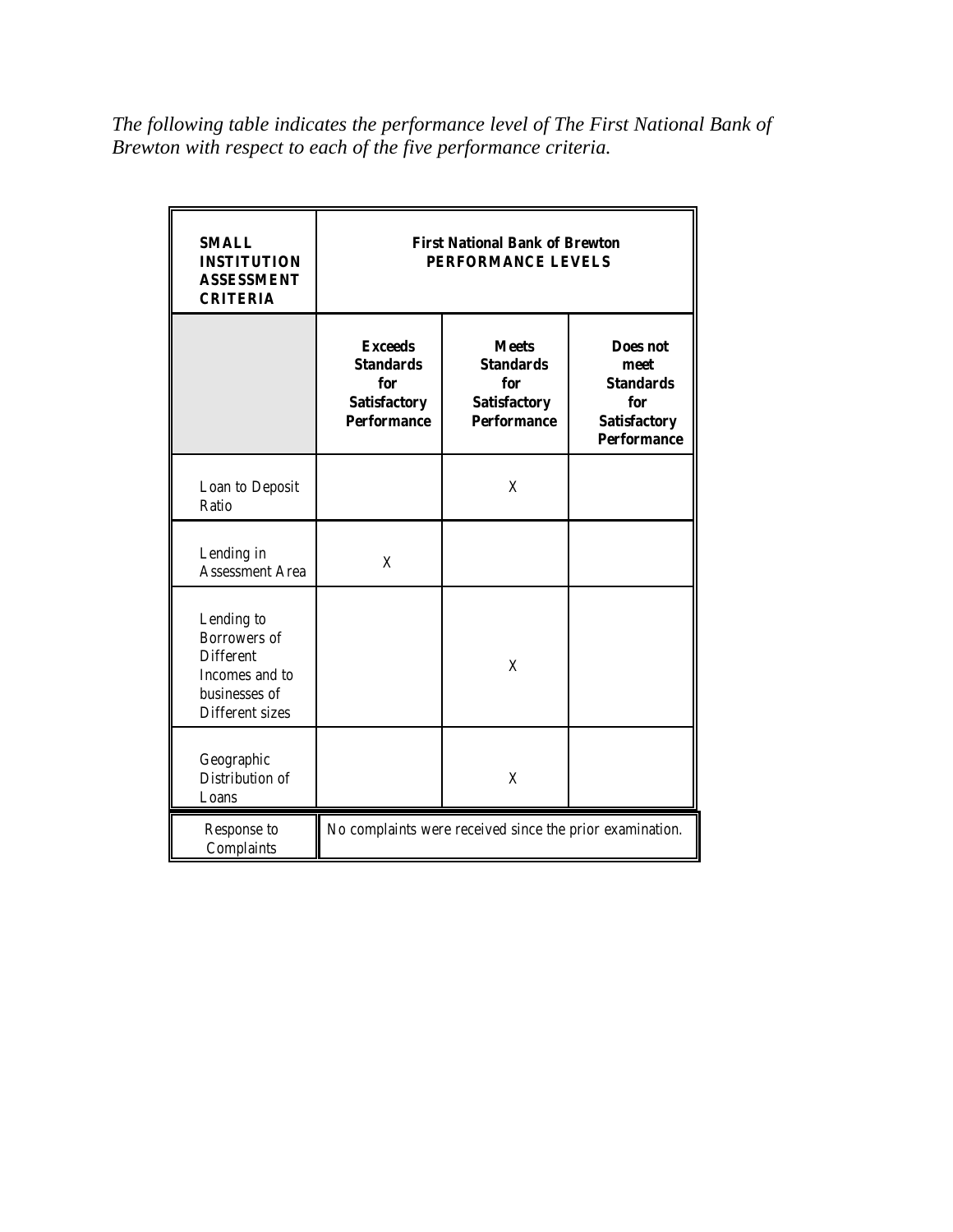## **DESCRIPTION OF INSTITUTION**

First National Bank Brewton (FNB) is a \$107 million community bank located in Brewton, Alabama. In addition to the main office, the bank operates two branches (Northside of Brewton and East Brewton) with each including a drive through facility. There is one ATM located at the Northside branch with a future site being planned for the East Brewton branch. FNB Brewton is part of a (3) bank holding company owned by South Alabama Bancorporation. FNB Brewton is a full-service oriented bank offering such products as real estate, consumer, and commercial loans and various deposit accounts. The loan mix based on 3/31/98 Call Report is as follows:



# Loan Portfolio Mix

## **Source: Call Report (figures as a % of gross loans-3/31/98)**

FNB Brewton is in sound financial condition with no legal impediments which would prevent it from meeting the credit needs of the community. The bank's previous CRA rating was "Satisfactory" (2/3/94). Information obtained from management reports were analyzed and reviewed for accuracy.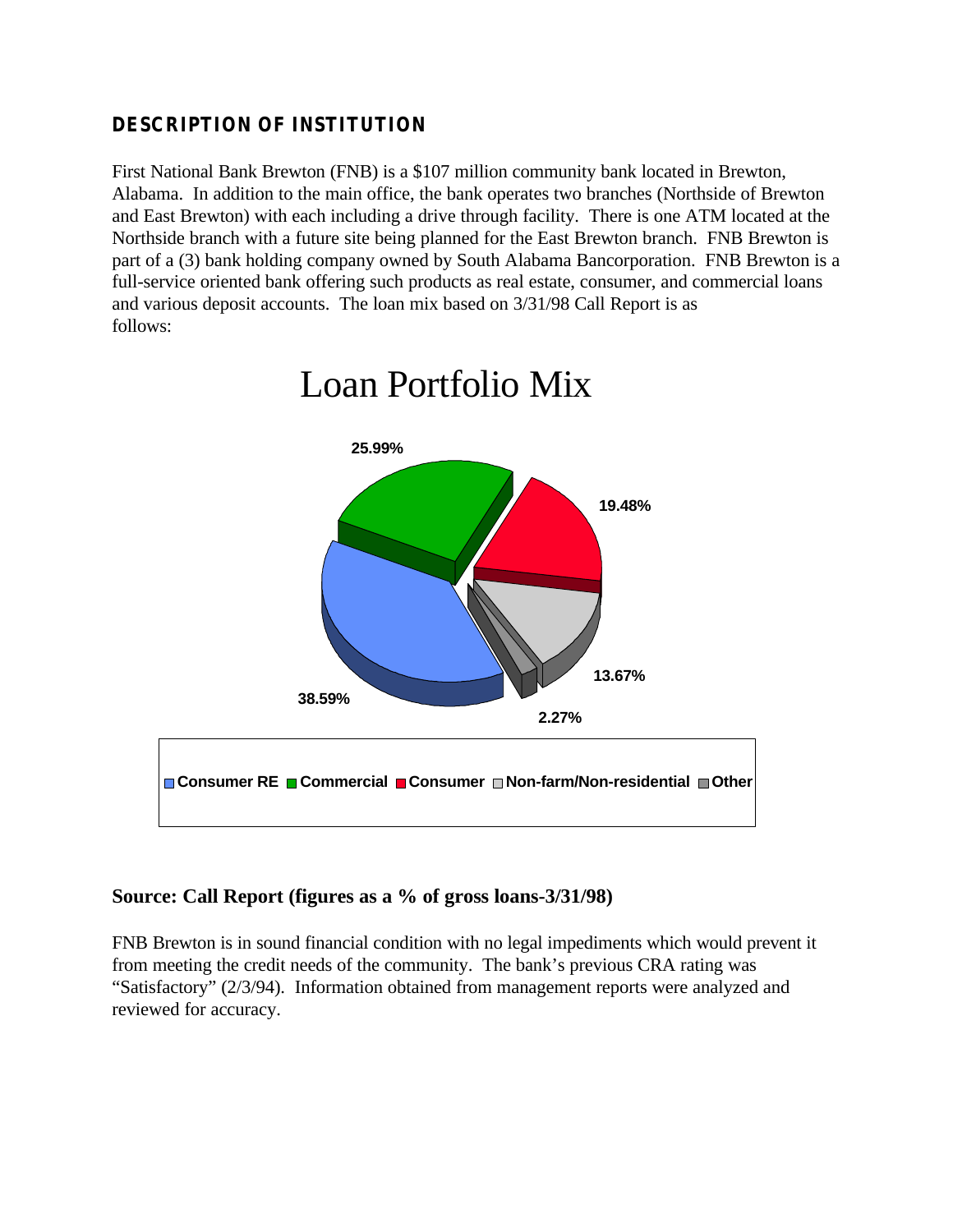## **DESCRIPTION OF ASSESSMENT AREA**

## **Escambia, Conecuh, Santa Rosa Counties**

The assessment area(AA) of FNB Brewton includes 11 block numbering areas (BNAs) located in 3 different counties. In Escambia county (Brewton) there are 5 BNAs (numbered 9698 thru 9703). In Conecuh county, also in Alabama, 4 BNAs are included. Santa Rosa county, located in Florida, contains the remaining 2 BNAs. FNB's AA meets all legal requirements set forth by the CRA regulation and does not arbitrarily exclude any low- or moderate- income areas. The first chart below gives a breakdown of what constitutes low, moderate, middle, or upper income. The second chart identifies income level by BNA.

| ESUMRU TWII-MJ/L MCGRII MCOMC (1 01 1770-\$24,000) |                          |                      |                                         |  |  |
|----------------------------------------------------|--------------------------|----------------------|-----------------------------------------|--|--|
| $\mathbf{LOW}$                                     | under                    | <b>MIDDLE</b>        | $\blacktriangleright$ \$26,080 to under |  |  |
| $\mathbf{X}$ $<$ 50%                               | \$16,300                 | $\vert$ 80% <=X<120% | \$39,120                                |  |  |
| <b>MODERATE</b>                                    | $\frac{\$16,300}{\$}$ to | <b>UPPER</b>         | $\frac{1}{2}$ \$39,120 and over         |  |  |
| $\parallel$ 50% <= X < 80%                         | under \$26,080           | $120\% < X$          |                                         |  |  |

## **Estimated Non-MSA Median Income** (**For 1998-\$32,600)**

Source: 1998 HUD Estimated Median Family Income

| <b>SEQUENCE</b> | <b>BNA NUMBER</b> | <b>INCOME TRACT</b> | <b>COUNTY</b>       |
|-----------------|-------------------|---------------------|---------------------|
|                 | 9702              | <b>MODERATE</b>     | <b>ESCAMBIA</b>     |
| $\overline{2}$  | 9698              | <b>MIDDLE</b>       | <b>ESCAMBIA</b>     |
| 3               | 9701              | <b>UPPER</b>        | <b>ESCAMBIA</b>     |
| $\overline{4}$  | 9699              | <b>MIDDLE</b>       | <b>ESCAMBIA</b>     |
| 5               | 9703              | <b>MIDDLE</b>       | <b>ESCAMBIA</b>     |
| 6               | 9603              | <b>MIDDLE</b>       | <b>CONECUH</b>      |
| 7               | 9604              | <b>MIDDLE</b>       | <b>CONECUH</b>      |
| 8               | 9606              | <b>MIDDLE</b>       | <b>CONECUH</b>      |
| 9               | 9605              | <b>MIDDLE</b>       | <b>CONECUH</b>      |
| 10              | 0102              | <b>MIDDLE</b>       | SANTA ROSA, FLORIDA |
| 11              | 0101              | <b>MODERATE</b>     | SANTA ROSA, FLORIDA |

#### **Income Level by BNA**

Source: 1990 Census

Note: For ease of reference the sequence column will be used to identify the BNA.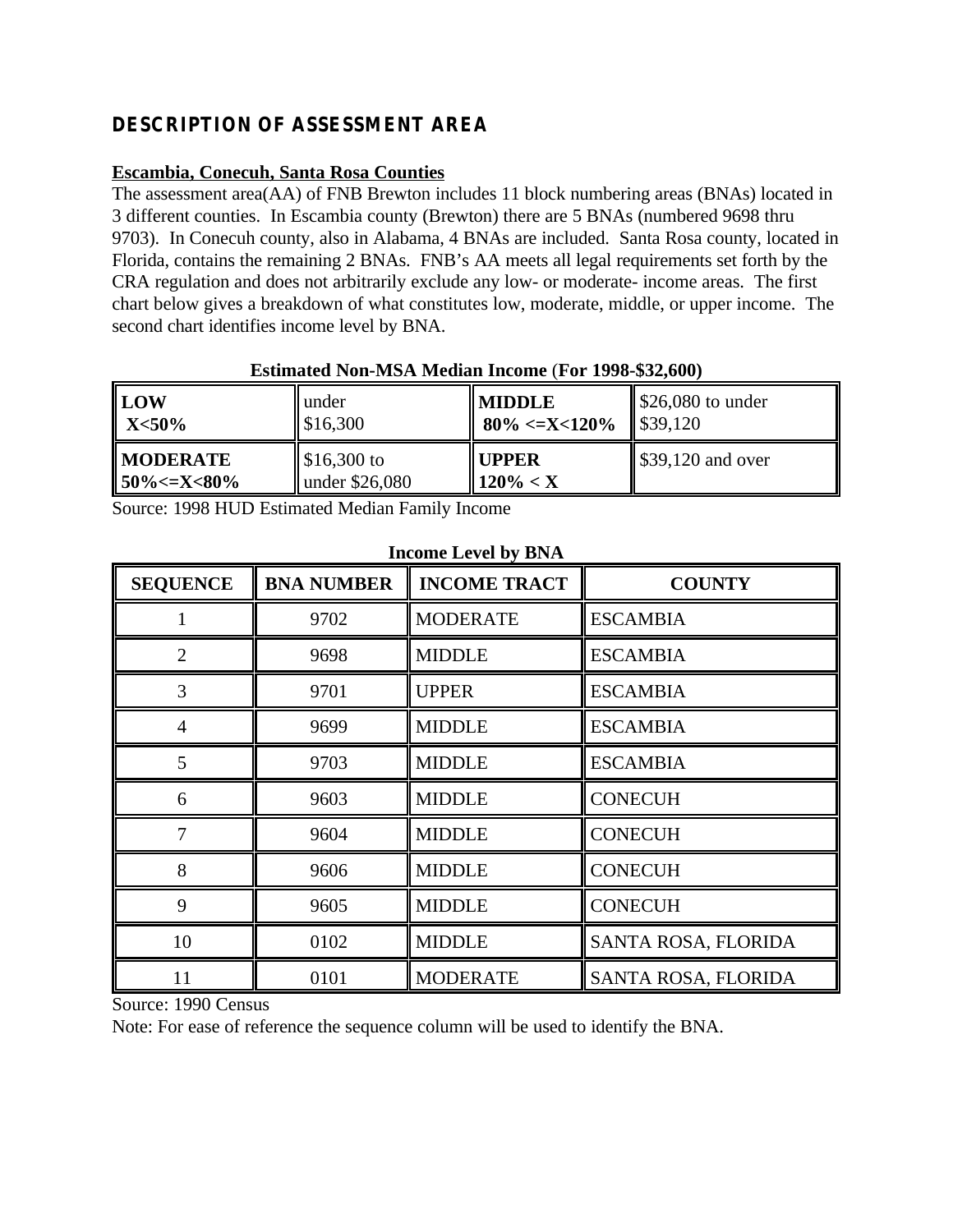The estimated population for Escambia county is approximately 35,414 composing of 10,500 families. Public Assistance and Social Security payments are received by 10% and 34% of the total households in the AA, respectively. The median family income and unemployment rate for the assessment area and the State Non-MSA are as follows:

| <b>County/Assessment Area</b> | <b>HUD 1998 Estimated</b><br><b>Median Family Income</b> | <b>Unemployment Rate</b> |
|-------------------------------|----------------------------------------------------------|--------------------------|
| <b>Escambia County</b>        | $$23,163(*)$                                             | 4.9%                     |
| State Non-MSA                 | \$32,600                                                 | 3.7%                     |

Source: 1990 Census/1998 HUD Estimated Median Family Income/ 4/98-Employment Rpt.. (\*): Weighted average of 3 counties in AA.

Employment is centered primarily in manufacturing, government, and wholesale and retail trade. Major employers in the area are: Jefferson Smurfit (600), TR Miller Mill (455) and Alabama Ductile Casting Co.(350).

There are 5 banks and 1 credit union which operate in the assessment area. Of the 5 banks, two are branches of larger financial institutions headquartered elsewhere while the remaining two are state chartered banks based out of Brewton. FNB Brewton is the largest (in total assets) of the community banks.

Information received from a community contact, a local minority leader, indicated the need for extracurricular activities and summer jobs for the town's teenage population. The contact did not state any specific community credit needs and was complimentary of FNB Brewton for providing a banking seminar to his congregation.

## **CONCLUSIONS WITH RESPECT TO PERFORMANCE CRITERIA**:

## **Loan-to-Deposit Ratio (LTD)**

FNB's loan to deposit ratio(LTD) is rated "satisfactory" based on peer group comparison of similarly sized banks in the state.

The bank's quarterly LTD ratio between 1/1/95 thru 3/31/98 averaged 62.12%. During this time frame, the bank had a low of 56.86% (3/98) and a high of 67.84% (9/96). As of 3/31/98, FNB's ratio of 56.86% ranks nationally at the 13th percentile. In the state of Alabama, the bank currently ranks 7th (as of 12/31/97) out of a total of 12 community banks with assets between \$95MM and \$120MM. Locally, FNB exceeds the two smaller community banks by 19% and 33%.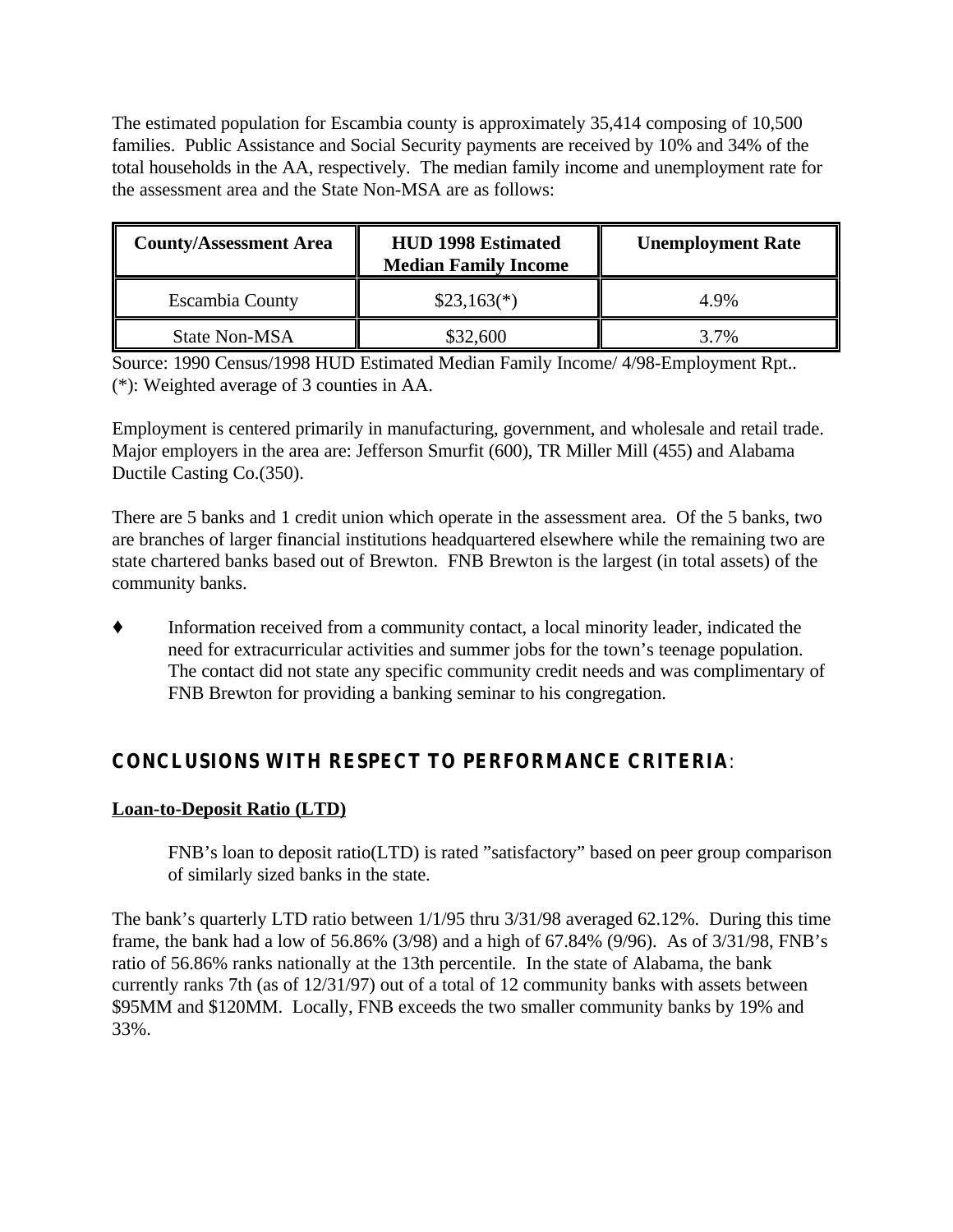## **Comparison of Credit Extended Inside and Outside of the Bank's Assessment Area**

A substantial majority of the loans are made to borrowers within the bank's assessment area.

The table below depicts 1-4 family real estate loans originated between June '97 and July '98. Percentages of loans in and out of the assessment area were further substantiated through a review of all consumer loans made between this time frame.

| Location         | # of Loans | % of Loans<br>(by #) | \$ Volume of Loans<br>(000) | % of Loans<br>(by \$) |
|------------------|------------|----------------------|-----------------------------|-----------------------|
| <b>Inside AA</b> | 159        | 95.21%               | \$7,867                     | 90.93%                |
| Outside AA       |            | 4.79%                | \$785                       | 9.07%                 |
| <b>Total</b>     | 167        | 100%                 | \$8,652                     | 100%                  |

## **FNB's Consumer RE Loans**

Source: Fair Housing Home Loan Data System.

| TIME & Houn Distribution (Computing |            |                         |                                  |        |  |
|-------------------------------------|------------|-------------------------|----------------------------------|--------|--|
| <b>Location</b>                     | # of Loans | % of Loans<br>$(by \#)$ | \$ Volume of Loans<br>% of Loans |        |  |
| Inside AA                           | 2278       | 92.60%                  | \$15,100                         | 82.03% |  |
| Outside AA                          | 182        | 7.40%                   | \$3,308                          | 17.97% |  |
| <b>Total</b>                        | 2460       | 100%                    | \$18,408                         | 100%   |  |

#### **FNB's Loan Distribution (Consumer)**

Source: Bank's consumer loan trial.

#### **Lending to Borrowers of Different Incomes and to Businesses of Different Sizes**

The distribution of loans made to different borrower income levels and to different business sizes is good. This was concluded through a comparison of the " % of Families by Income" (1990 Census information) to the actual performance of the loans made to each income category (% of Total (by #)).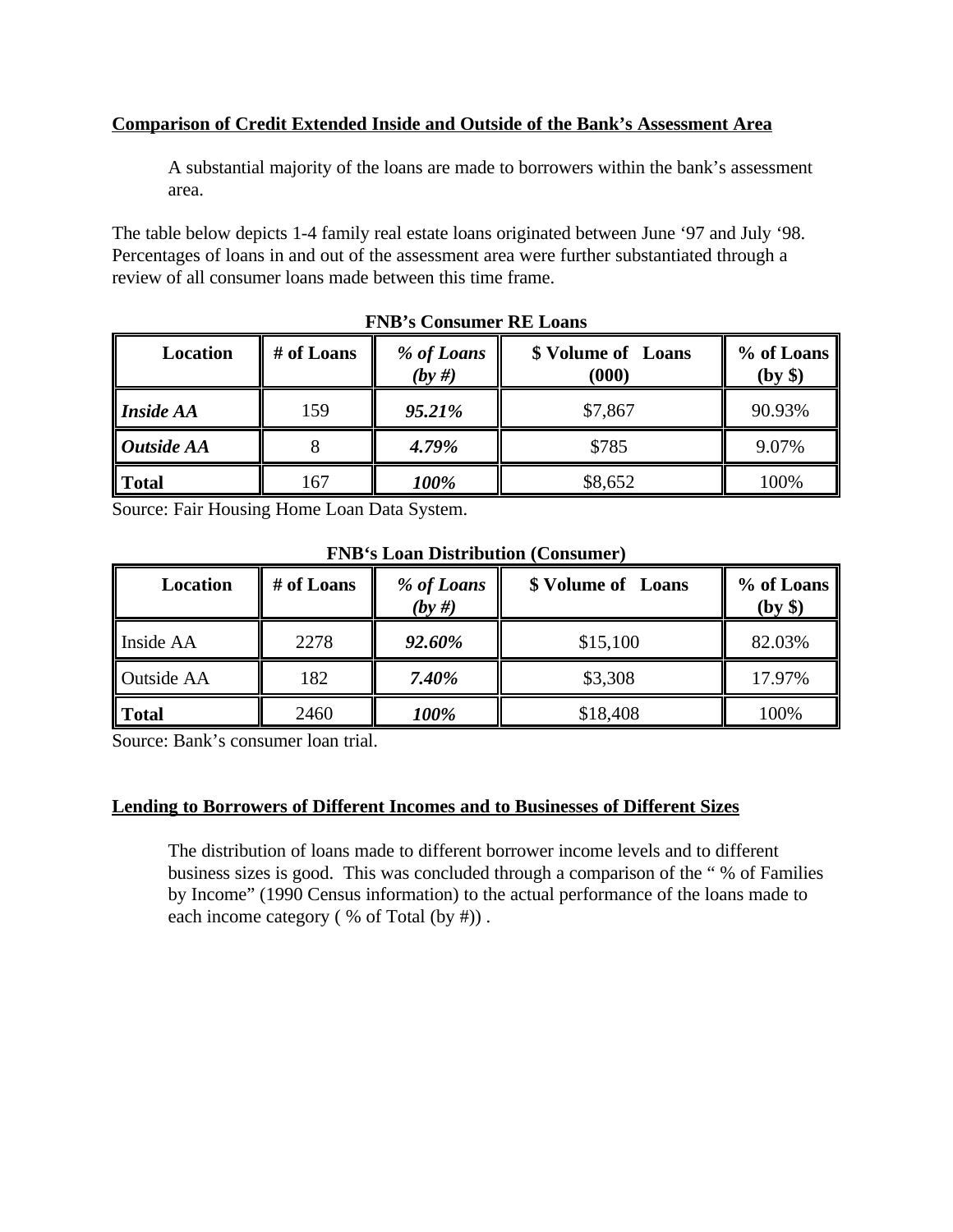| Origination                       | % of Families<br>by Income | # of Loans in<br>A A | % of Total<br>$(by \#)$ | \$ of Loans in<br>AA(000's) | % of Total<br>(by \$) |
|-----------------------------------|----------------------------|----------------------|-------------------------|-----------------------------|-----------------------|
| <b>Low-Income</b>                 | 26.07%                     | 16                   | 10.06%                  | \$240                       | 3.05%                 |
| <b>Moderate-</b><br><b>Income</b> | 17.55%                     | 28                   | 17.61%                  | \$720                       | 9.16%                 |
| Middle-<br><b>Income</b>          | 19.86%                     | 44                   | 27.67%                  | \$1,658                     | 21.07%                |
| Upper-Income                      | 36.51%                     |                      | 44.65%                  | \$5,249                     | 66.72%                |

**FNB's Consumer RE Distribution**

Source: 1990 Census Report and 1998 FHHLDS Data.

| Origination                       | % of Families<br>by Income | # of Loans in the<br>A A | % of<br><b>Total</b><br>$(by \#)$ | \$ of Loans<br>in<br>AA(000's) | $%$ of<br><b>Total</b><br>(by \$) |
|-----------------------------------|----------------------------|--------------------------|-----------------------------------|--------------------------------|-----------------------------------|
| Low-Income                        | 26.07%                     | 824                      | 36.17%                            | \$2,662                        | 17.63%                            |
| <b>Moderate-</b><br><b>Income</b> | 17.55%                     | 614                      | 26.95%                            | \$3,004                        | 19.89%                            |
| <b>Middle-Income</b>              | 19.86%                     | 387                      | 16.99%                            | \$2,249                        | 14.89%                            |
| Upper-Income                      | 36.51%                     | 453                      | 19.89%                            | \$7,185                        | 47.59%                            |
| l Total                           | 100%                       | 2,278                    | 100%                              | 318                            | 100%                              |

**FNB's Loan Distribution (Consumer)**

Source: Bank Report Data

Note: Figures were obtained from consumer loans originating between the time periods of 6/01/97 thru 7/7/98.

As shown in the above data, the bank performed satisfactorily in consumer RE lending. FNB's lending to moderate income families was comparable to the demographics of the AA. However, these figures were less representative for low income families. Under consumer lending, the bank performed quite well as loan penetration exceeded benchmarks in both low- and moderatecategories by 10.1% and 9.4%, respectively.

## **FNB's Loan Distribution - Small Business**

Due to the absence of gross revenue information on small businesses, loan distribution could not be performed. However, an analysis utilizing loan size as a proxy for gross revenue was performed. The data below reveals good loan penetration to small businesses as 90.53% of all loans made were \$100M or less.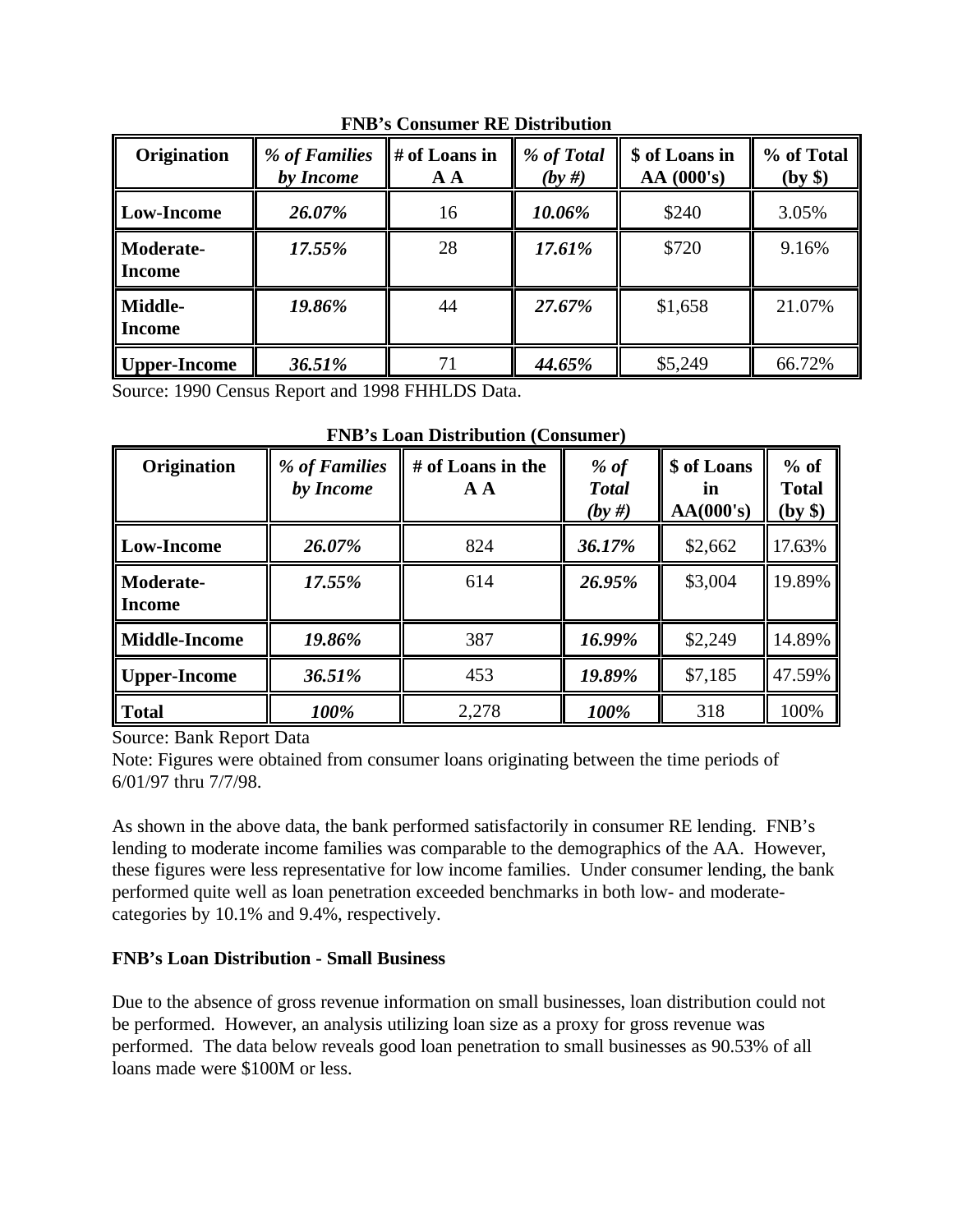| <b>Small Business Loan Size</b> | $#$ Loans | $\%$ Loans(#) | $$$ Loans(000) | $%$ Loans(\$) |
|---------------------------------|-----------|---------------|----------------|---------------|
| greater than \$100,000          | 25        | 9.47%         | \$7,815        | 60.62%        |
| $$75,000 - $100,000$            |           | $3.03\%$      | \$724          | 5.62%         |
| $$50,000 - $74,999$             | 11        | 4.17%         | \$665          | 5.16%         |
| $$25,000 - $49,999$             | 44        | 16.67%        | \$1,731        | 13.43%        |
| less than $$25,000$             | 176       | 66.67%        | \$1,956        | 15.17%        |
| <b>Total Loans</b>              | 264       | 100%          | \$12,891       | 100%          |

**Small Business Loan Distribution**

Source: Compiled bank data

#### **Geographic Distribution of Loans**

 $\blacklozenge$  The geographic distribution of consumer RE and consumer loans reflect adequate penetration in FNB's assessment area. This was concluded through a comparison of the " % of Total Census Tracts by Income" in the AA (1990 Census information) to the actual number of loans made in each income category tract(s).

| Origination                             | % of Total<br><b>Census Tracts</b> | # of Loans in<br><b>Census Tract</b> | $%$ of<br><b>Total</b> | \$ of Loans<br>ın<br>AA(000's) | $%$ of<br><b>Total</b> |
|-----------------------------------------|------------------------------------|--------------------------------------|------------------------|--------------------------------|------------------------|
| <b>Low-Income</b><br>$\boldsymbol{(0)}$ | $0\%$                              | 0                                    | $0\%$                  |                                | 0%                     |
| Moderate-Income (2)                     | 18.18%                             | 18                                   | 11.32%                 | \$355                          | 4.51%                  |
| <b>Middle-Income</b><br>(8)             | 72.73%                             | 100                                  | 62.89%                 | \$4,363                        | 55.46%                 |
| <b>Upper-Income</b><br>$\bf(1)$         | 9.09%                              | 41                                   | 25.79%                 | \$3,149                        | 40.03%                 |
| <b>Total</b><br>(11)                    | 100%                               | 159                                  | 100%                   | \$7,867                        | 100%                   |

**Geographic Distribution of Consumer RE Loans**

Source: Bank's FHHLDS Data

Geographic distribution of the 2,278 consumer loans which originated between 6/1/97 and 7/7/98 is shown in the table below.